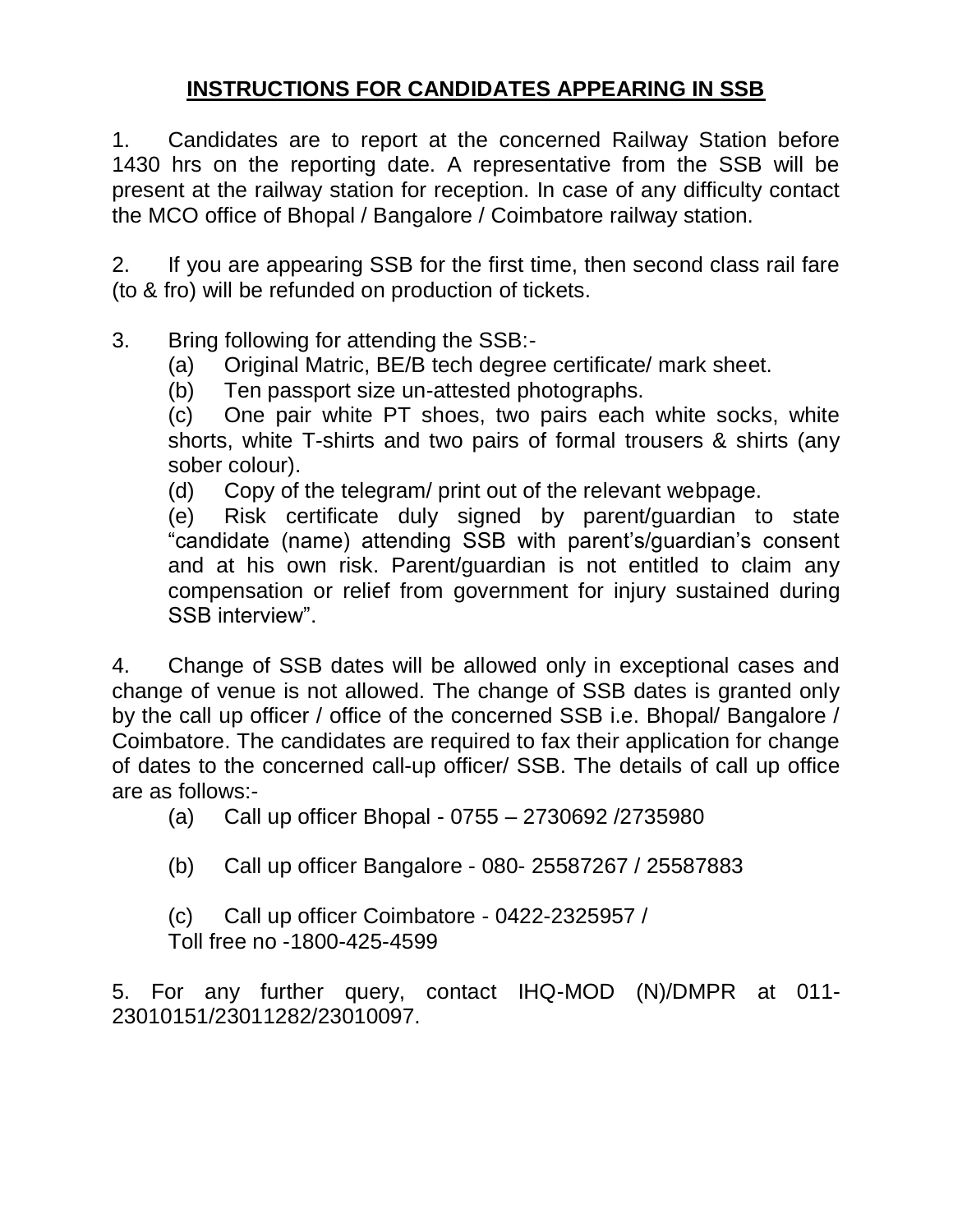# **SCHEDULE AT SSB**

The SSBs have at five days testing schedule, the candidates have to report one day earlier by afternoon. In the afternoon/evening, they are briefed on detailed schedule of the next five days, code of conduct and are briefed on detailed schedule of the next five days, code of conduct and are required to complete documentation including verification of required certificates for age/educational qualification. Details of testing are as under:-

(a) **Day-I (Stage-I)**. Stage one selection system includes the following:-

## (i) **Intelligence Test**.

(ii) **Picture Perception and Description Test (PDPT)**: Picture is flashed for 30 Seconds. The candidate have to broadly note down seven basic parameters viz number of characters, age, sex, mood, action relating to past, present and future for each character in one minute.

(iii) **Discussion of the Picture – 30 Minutes**. In this phase batch is divided into different groups. Strength of group is around 15 candidates. Each candidate narrates his individual written story verbatim. Subsequently, in Part –II all the candidates have to come to discuss amongst themselves and achieve a common consensus about the characters and theme of the story. Once all candidates have undergone this stage the results for stage one testing are declared. Successful candidates are retained for stage – II testing and the balance are asked to leave after a short brief on general shortcomings.

(b) **Day -2 (Stage-II)**. Psychological Tests include the following:-

(i) **Thematic Apperception Test (TAT)**. 12 Pictures including one blank are shown for 30 sec each. Candidates are asked to write a story around what led to the situation? What is going on and what would be the outcome? Picture is shown for 30 seconds and they are asked to write it in 4 minutes. In the blank slide, they have to think a picture of their own choice and to write a story around that.

(ii) **Word Association Test (WAT)**. In this test, a series of 60 words are shown to the candidates one after another for 15 seconds each. The candidate is required to write down the first thought or idea comes to his mind.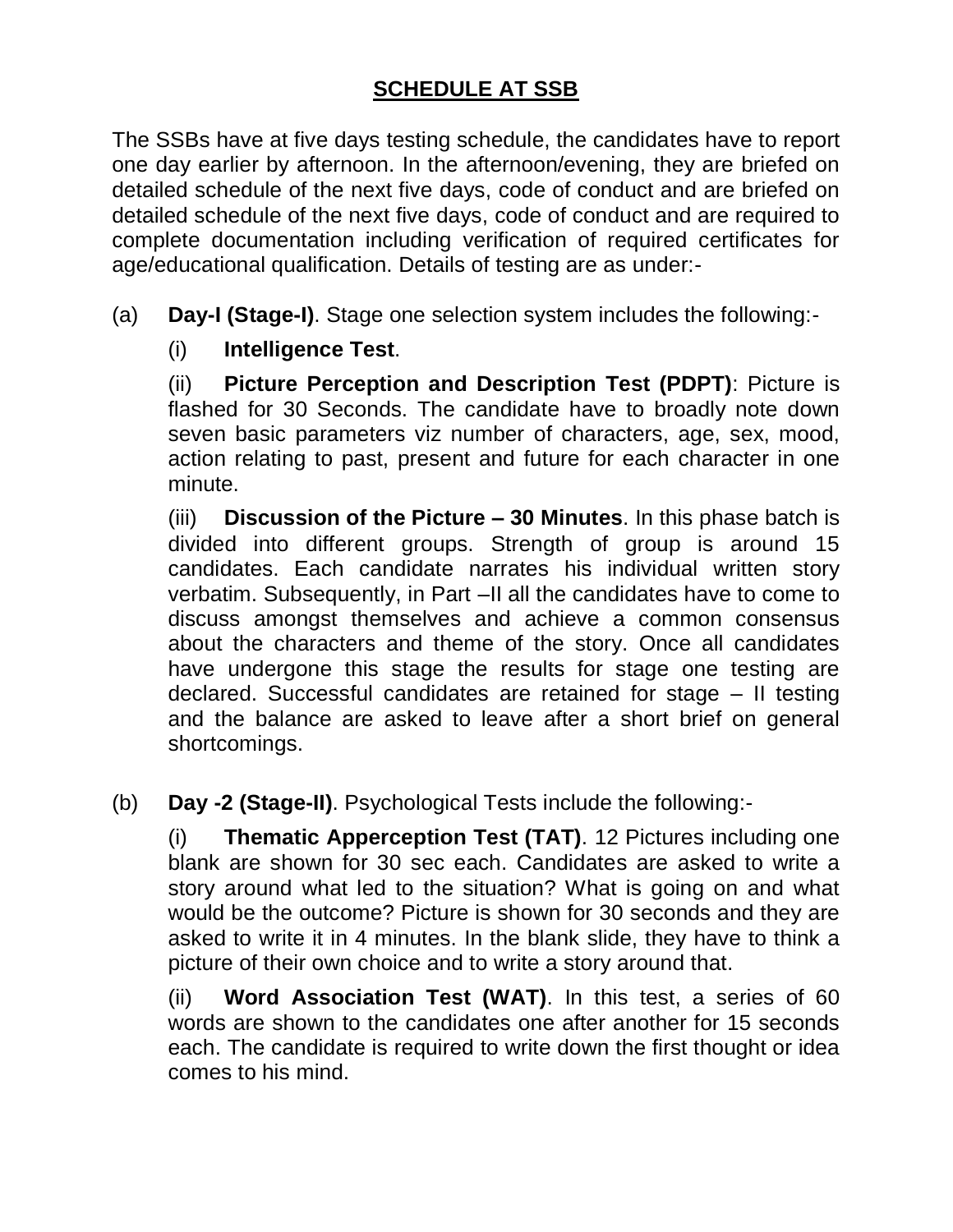(iii) **Situation Reaction Test (SRT)**. This test consists of 60 routine life situations regarding day to day activities. The situations are printed in a booklet and the candidate is asked to write his reactions by completing the sentences, as to how they would feel, think and act up these situations.

(iv) **Self Description-15 Mins**. Candidate is asked to write five separate paragraphs on each context about the opinion of his parents/guardian, friends, teachers/ superiors.

(c) **Day -3**. **GTO-Day 1** This includes the following:-

(i) **Group Discussion**. Two topics of common interest (social issues and current events) are discussed. It is an informal discussion and not a debate. Each topic is allotted 20 minutes each. No definite conclusion is required to be deduced.

(ii) **Group Planning Exercise(GPE)**. It comprises of five stages viz, explanation of the model, reading of the narrative by GTO, five minutes for self reading by candidates, 10 minutes for individual written solutions and 20 minutes for group discussion. Narration of the group solution and definite conclusion is required.

(iii) **Progressive Group Tasks(PGT)**. It is the first outdoor task. A set of four obstacles with progressively increasing level of difficulties are to be completed in 40 to 50 minutes. Structures, helping material and load are provided to the group.

(iv) **Group Obstacle Race(GOR)**. In this task the group is pitched against each other over a set of six obstacles with a snake like load to carry.

(v) **Half Group Task (HGT)**. It has one obstacle similar to progressive group task with helping material and load to be carried. Group is divided into two Sub Groups and assigned the same obstacle in turn in such a way that when one group is working, the other is not allowed to watch it. Time allotted to each sub group is 15 minutes.

(vi) **Lecturette**. It is an individual task and the candidate is required to give a short talk to the group. Three minutes are allowed to prepare any chosen topic from the four given in the Lecturette Cards for the talk.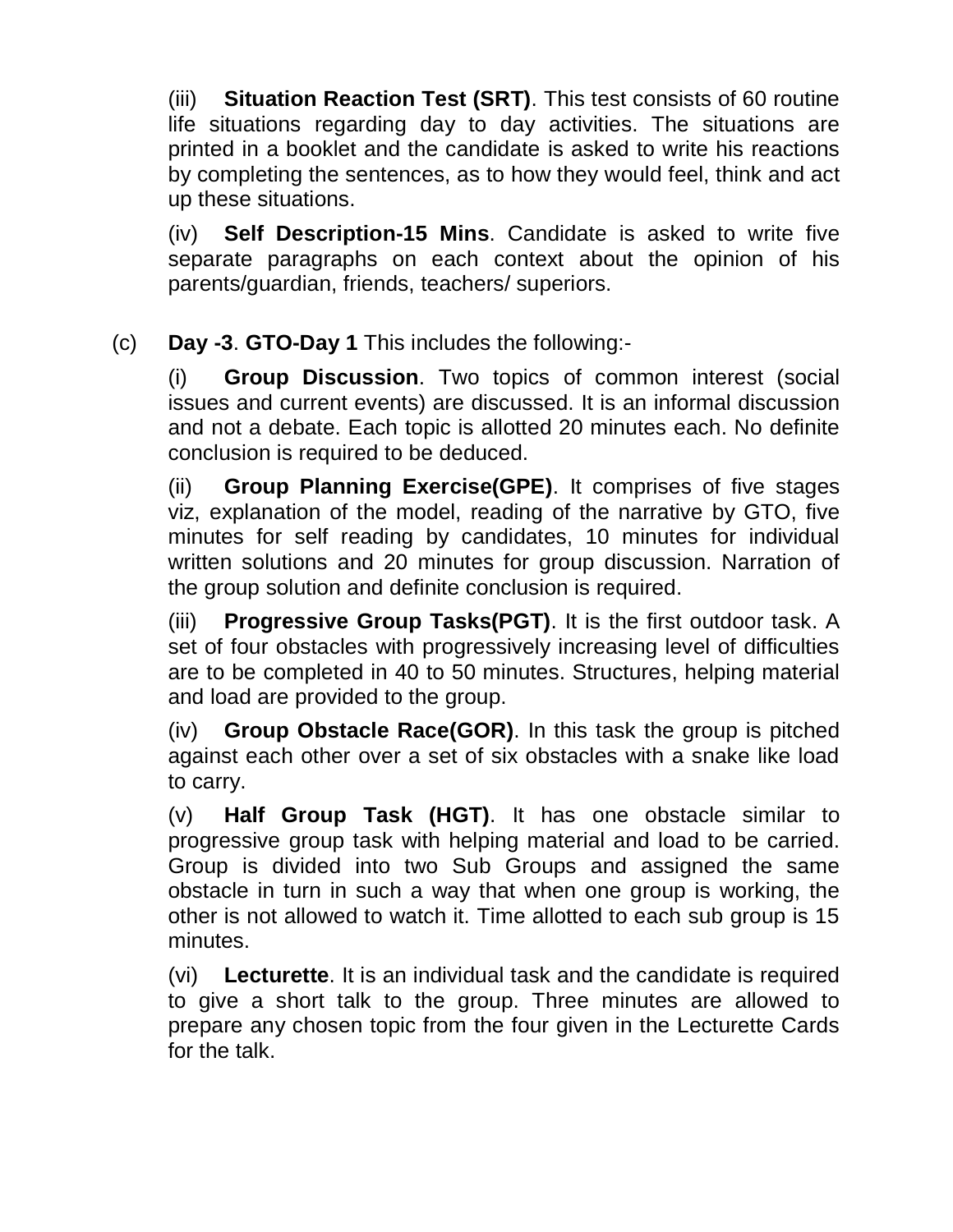# (d) **Day – 4**. **GTO –Day 2**

(i) **Individual Obstacles**. A Set of 10 obstacles is set to be tackled individually. Obstacles are numbered from one to ten, denoting the points each one carries. Each individual will be given three minutes.

(ii) **Command Task**. Each individual is nominated as commander for one task consisting of one obstacle similar to the Progressive Group Task Time given is 15 minutes.

(iii) **Final Group Task.** Task consisting of one obstacle similar to the progressive group task. Time given to complete this task is 15-20 minutes.

#### **Interviews – Day 2 to 4**

Personal interview conducted by Interviewing Officer (IO)

- (e) **Day -5**. This includes the following:-
	- (i) Closing address by Deputy President of the Board.
	- (ii) Conference.
	- (iii) Announcement of results.
	- (iv) Dispersal.